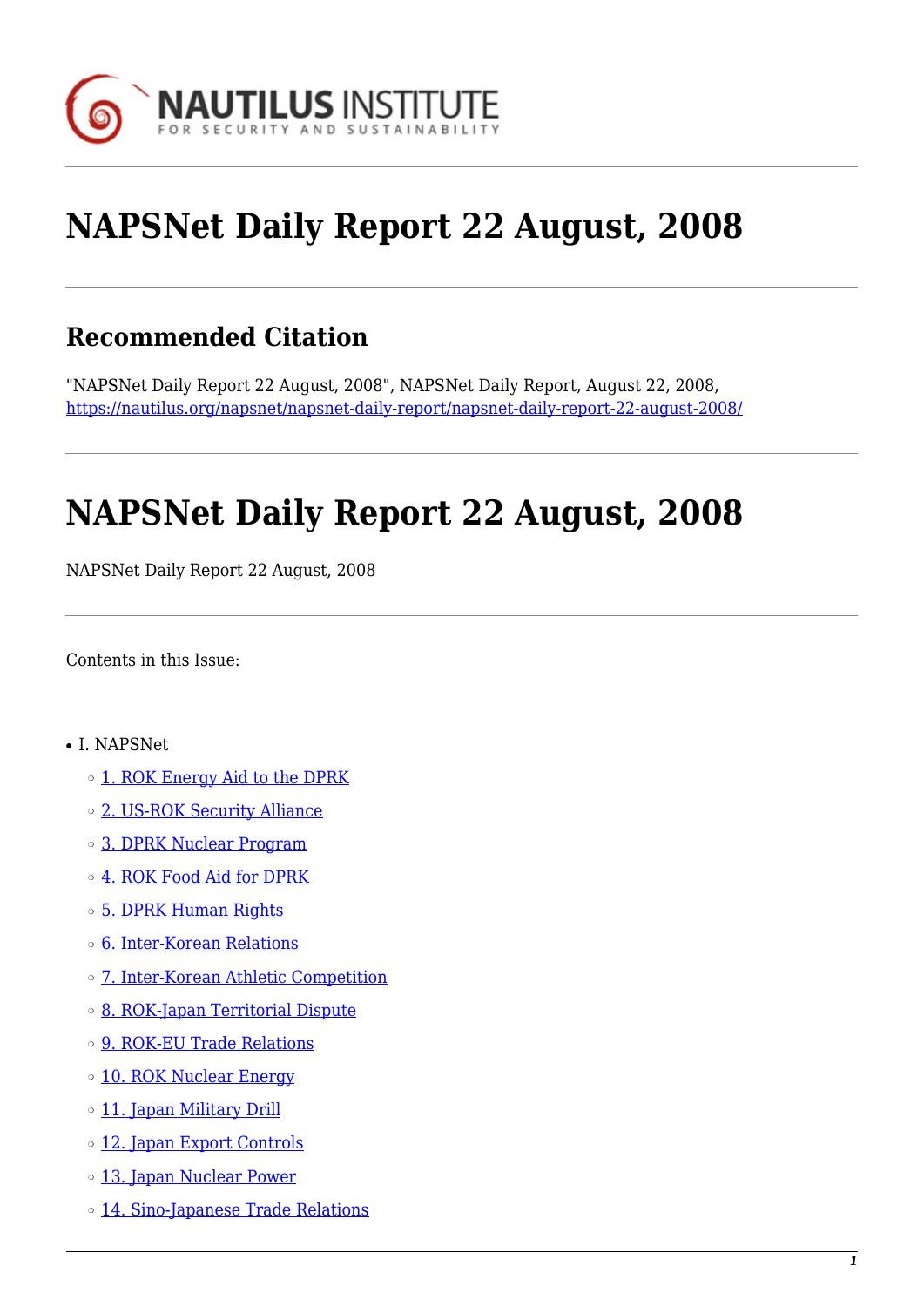- o [15. US-PRC Relations](#page-5-0)
- o [16. PRC Protest](#page-5-1)
- II. PRC Report
	- ❍ [17. PRC Economy](#page-5-2)
	- ❍ [18. PRC Environment](#page-6-0)
	- o [19. PRC Gender Equality](#page-6-1)
- III. ROK Report
	- ❍ [20. ROK Policy toward DPRK](#page-6-2)
	- ❍ [21. ROK Food Aid for DPRK](#page-7-0)

[Preceding NAPSNet Report](https://nautilus.org/mailing-lists/napsnet/dr/2008-2/napsnet-daily-report-21-august-2008/)

# **I. NAPSNet**

# <span id="page-1-0"></span>**1. ROK Energy Aid to the DPRK**

Yonhap News (Lee Chi-dong, "S. KOREA TO LINK ENERGY AID WITH NUCLEAR VERIFICATION", Seoul, 2008/08/21) reported that the ROK will slow its provision of energy aid promised to the DPRK in last year's denuclearization deal if Pyongyang continues to block an inspection of its nuclear program, diplomatic sources here said. The ROK and the US agreed to the plan in a meeting of their chief nuclear envoys in New York last week, the sources added.

<span id="page-1-1"></span>[\(return to top\)](#page-0-0) 

# **2. US-ROK Security Alliance**

Yonhap News (Yoo Cheong-mo, "LEE URGES STRONGER WAR DETERRENCE CAPABILITIES", Seoul, 2008/08/21) reported that President Lee Myung-bak called for ROK and US forces on the Korean peninsula to wield greater war deterrence capabilities. While making a surprise visit to the command center of the Ulchi Freedom Guardian exercise, an annual war game jointly staged by the ROK and U.S. forces across the nation, Lee stressed that the two countries' militaries should further enhance their war preparedness so that they would be able to terminate a possible war on the peninsula in a day.

Associated Press (Hyung-jin Kim, "SOUTH KOREA'S LEE CALLS FOR STRONGER MILITARY", Seoul, 2008/08/22) reported that ROK President Lee Myung-bak said Friday his country needs a stronger military to cope with threats from abroad. Only a strong military can deter outside aggression and protect the lives and safety of the people," the South Korean president said in a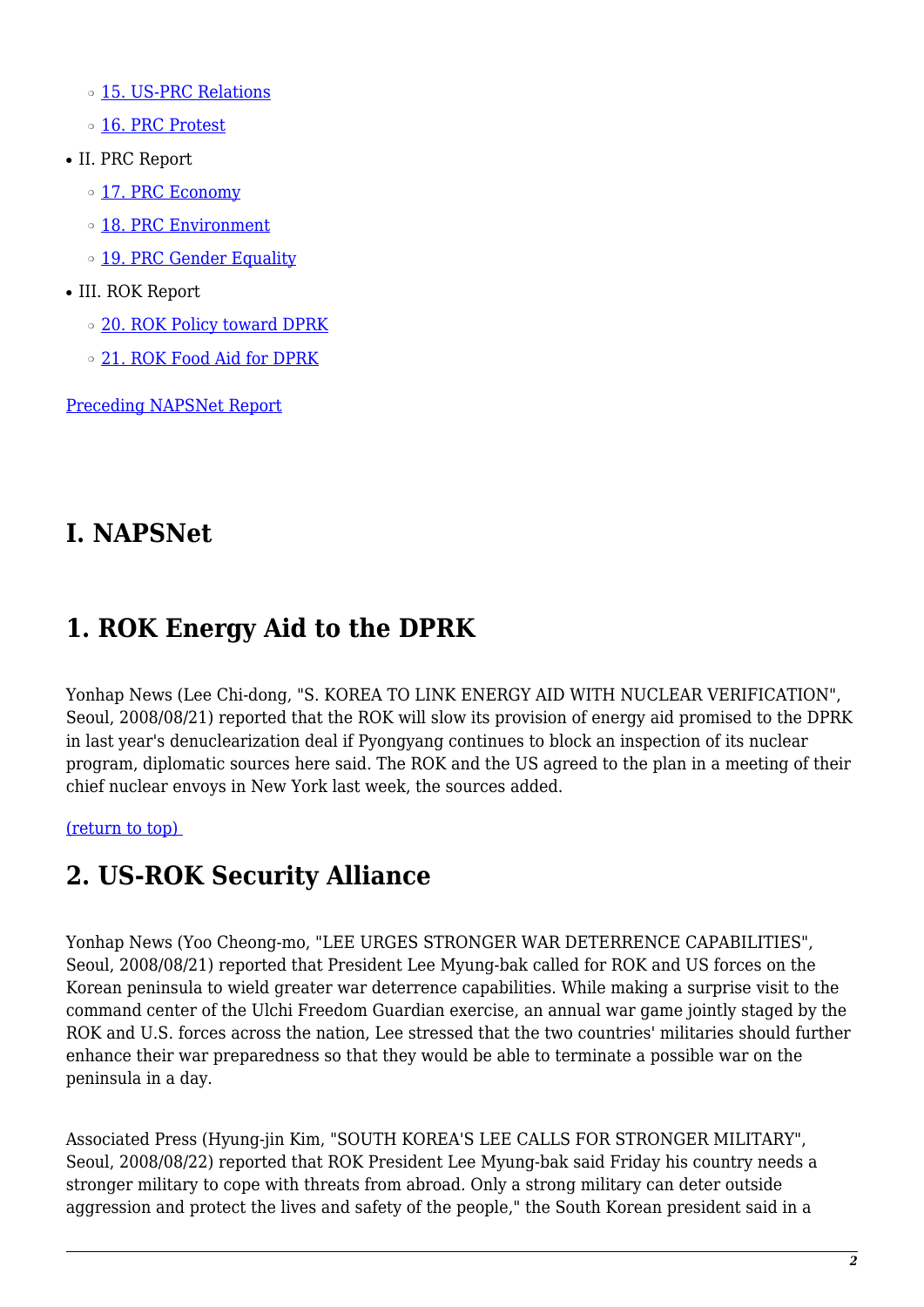message to navy personnel, according to the presidential Blue House. "Only a strong military can create a rich and powerful country and contribute to world peace and prosperity." Lee also said the ROK should bolster its naval power to "immediately repel" any threat and possible terrorist strike that could take place in ROK waters.

<span id="page-2-0"></span>[\(return to top\)](#page-0-0) 

# **3. DPRK Nuclear Program**

PTI ("INDIA, PAK, N KOREA URGED TO SIGN CTBT ", Vienna, 2008/08/21) reported that India, Pakistan and the DPRK were on Wednesday urged to sign the Comprehensive Test Ban Treaty (CTBT) for the political stability in the region. The call was made by Comprehensive Test Ban Treaty Organisation (CTBTO) of the United Nations, a day after Iraq signed the treaty in New York.

<span id="page-2-1"></span>[\(return to top\)](#page-0-0) 

# **4. ROK Food Aid for DPRK**

Korea Times (Kim Sue-young, "WFP ASKS SEOUL TO JOIN IN \$60 MILLION AID TO N. KOREA", Seoul, 2008/08/21) reported that the United Nation's World Food Program (WFP) has asked Seoul to contribute to the \$60 million in food aid to the DPRK, the Unification Ministry confirmed Thursday. The ministry's spokesman, Kim Ho-nyoun, told reporters the government will decide whether or not to assist in the plan after discussions with related ministries and public opinion gathering.

<span id="page-2-2"></span>[\(return to top\)](#page-0-0) 

# **5. DPRK Human Rights**

Chosun Ilbo ("FIND OUT FATE OF 22 N.KOREANS: HUMAN RIGHTS COMMISSION", Seoul, 2008/08/22) reported that the ROK National Human Rights Commission has urged the Unification Ministry to set up an official channel to find out what happened to 22 DPRK citizens who were repatriated by the ROK government in February this year. The NHRC's call follows a petition by several civic groups working on human rights issues in the DPRK to prevent such from happening again.

<span id="page-2-3"></span>[\(return to top\)](#page-0-0) 

### **6. Inter-Korean Relations**

<span id="page-2-4"></span>Joongang Ilbo ("DEFECTOR KILLING SEOUL'S FAULT", 2008/08/21) reported that the ROK government is partly responsible for the murder of DPRK leader Kim Jong-il's nephew-in-law here by DPRK spies, the Supreme Court said yesterday, ordering Seoul to pay compensation to the victim's family. The top court affirmed a verdict by a high court that faulted the government for failing to protect Lee Han-yeong, who was shot and killed by DPRK agents in 1997, 15 years after his defection to the ROK. "The [high court's] verdict that held the government responsible for compensation is fair as Lee's murder was partly caused by the illegal behavior of public servants, which led to his wife's loss," said Judge Lee Hong-hun.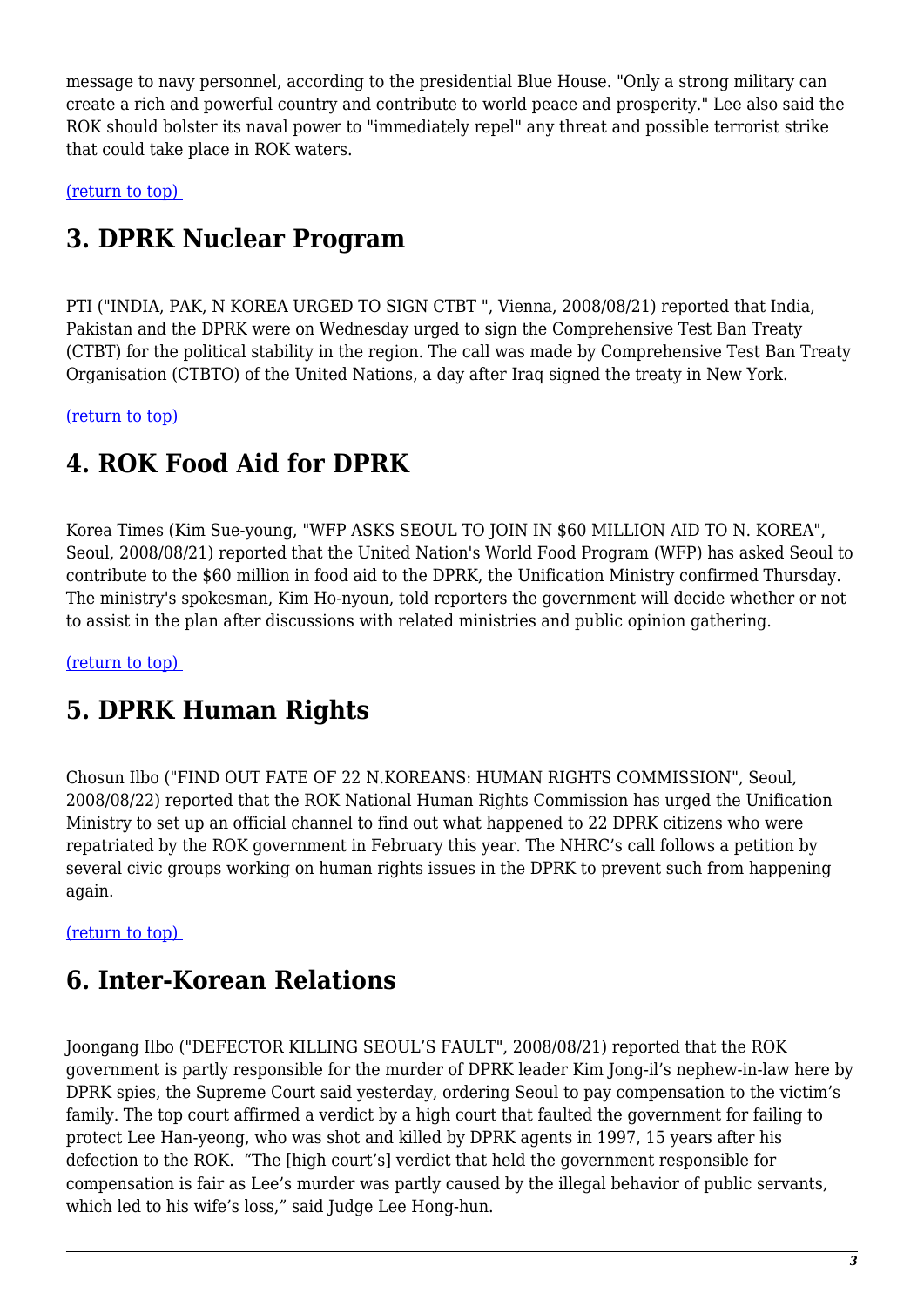### **7. Inter-Korean Athletic Competition**

Yonhap News (Sam Kim, "FIFA WON'T PENALIZE N. KOREA OVER WORLD CUP BEHAVIOR: BLATTER ", 2008/08/21) reported that FIFA President Joseph Blatter said his organization will not penalize the DPRK over its persistent refusal to allow the ROK to use its national symbols at a World Cup qualifier in Pyongyang. His comment came a day after FIFA announced that the venue for the Sept. 10 World Cup qualifier between the two Koreas has been changed to the neutral Chinese city of Shanghai. The DPRK succeeded in moving an earlier World Cup qualifier in March to Shanghai after refusing to allow the ROK to raise its flag and play its national anthem in Pyongyang, despite FIFA rules calling for such a ceremony.

<span id="page-3-0"></span>[\(return to top\)](#page-0-0) 

# **8. ROK-Japan Territorial Dispute**

Korea Times (Na Jeong-ju, "PROJECTS UNVEILED TO REINFORCE SOVEREIGNTY OVER DOKDO", 2008/08/21) reported that the government will renovate a shelter for fishermen on Dokdo and develop infrastructure on the nearby island of Ulleng-do as part of a long-term strategy to strengthen the country's sovereignty over its easternmost islets, the Office of the Prime Minister said. Government agencies will also begin joint projects to protect the environment surrounding the rocky islets and promote international awareness of Japan's repeated claims over the islets.

Yonhap (Shin Hae-in, "NORTH-SOUTH POLITICAL PARTIES DENOUNCE JAPAN'S DOKDO CLAIM", Seoul, 2008/08/22) reported that the ROK's Democratic Labor Party (DLP) and the DPRK's Democratic Labor Party (DLP) denounced Tokyo's territorial claim over Dokdo Friday. "There can be no dispute about the fact that Dokdo belongs to Korea historically, geographically and legally," the DLP read from the joint statement, adding it was regretful that the statement could not have been read in the DPRK due to the ROK government's rejection of the DLP's visit there. "Japan should discard its vain territorial ambitions."

<span id="page-3-1"></span>[\(return to top\)](#page-0-0) 

### **9. ROK-EU Trade Relations**

Xinhua ("S KOREA-EU STARTS TACKLING SENSITIVE ISSUES OF FTA ", Seoul, 2008/08/21) reported that top negotiators of ROK and the European Union (EU) will meet in Seoul next week to seek progress in their free trade agreement (FTA) negotiations by tackling sensitive issues, the Korea Herald reported. Discussions between Lee and his EU counterpart Garcia Bercero will take place from August 27 to 29 to deal with major sticking points, including automobiles, local media said. Lee said that finding common ground on such topics as tariff concessions and technical standards for automobiles will be especially tough and added that he expects the EU to keep automobiles until the very end of the negotiations.

#### <span id="page-3-2"></span>[\(return to top\)](#page-0-0)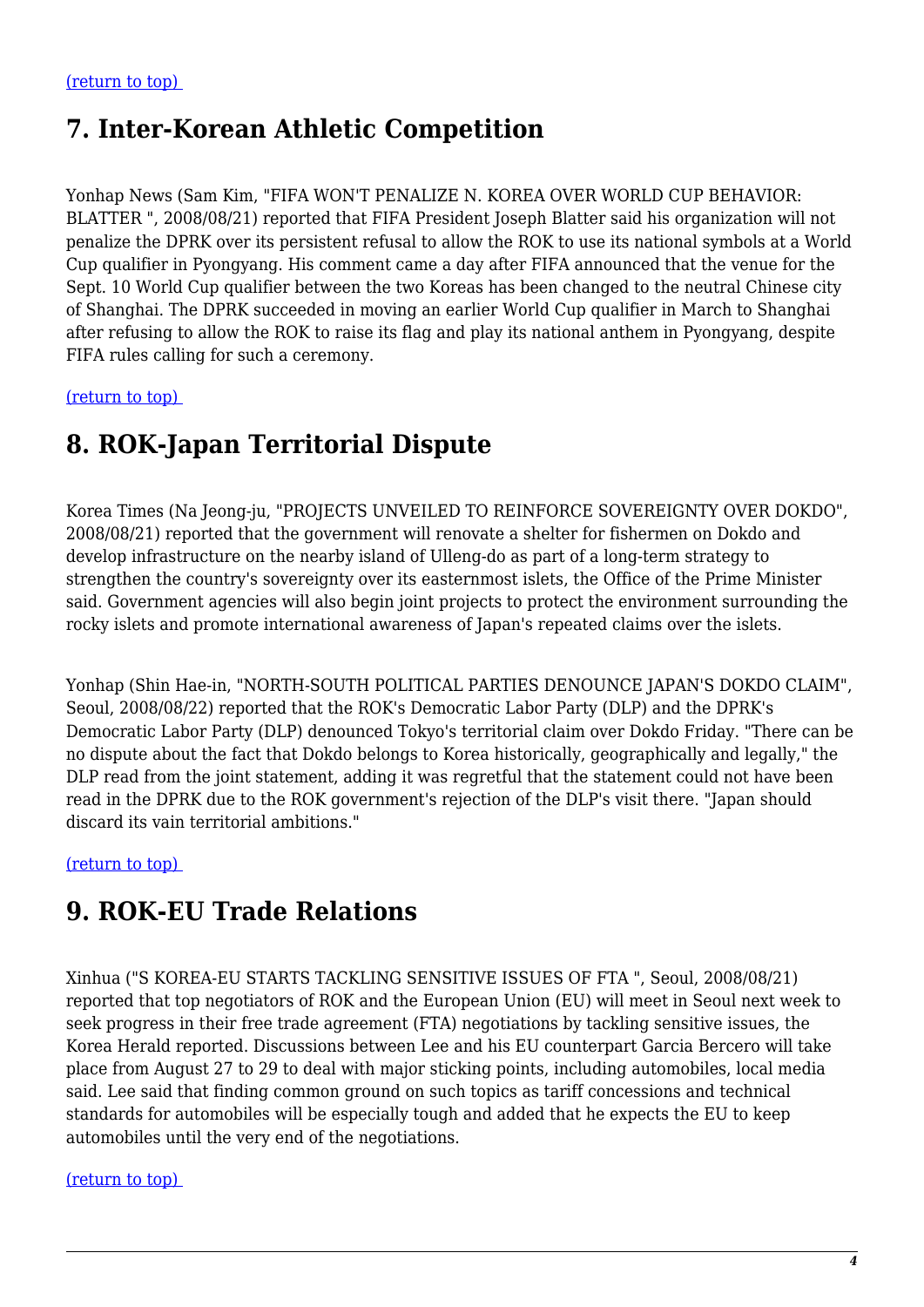# **10. ROK Nuclear Energy**

Chosun Ilbo ("KOREA DEVELOPING 'SMART' REACTOR", Seoul, 2008/08/21) reported that the Korea Atomic Energy Research Institute has been developing a midsized nuclear reactor called SMART, the System-integrated Modular Advanced Reactor, over the past 10 years. The reactor could convert seawater into fresh water and generate enough electricity for up to 100,000 people. The ROK is the first country to venture solely into this new technology and hopes to bring it on to the international market.

<span id="page-4-0"></span>[\(return to top\)](#page-0-0) 

# **11. Japan Military Drill**

Xinhua ("JAPAN'S GSDF STAGES ANNUAL MILITARY DRILL", 2008/08/21) reported that Japan's Ground Self-Defense Forces (GSDF) on Thursday staged an annual military drill in East Fuji of Gotenba city, Shizuoka Prefecture. The drill, dubbed the "comprehensive live ammunition maneuvers" , involved some 60 tanks and armored vehicles, 30 aircraft, including F-2 jet fighters and AH-64D "Apachi" helicopters in particular, canons and missiles.

#### <span id="page-4-1"></span>[\(return to top\)](#page-0-0)

### **12. Japan Export Controls**

Kyodo News ("JAPAN TO TOUGHEN ARMS EXPORT CONTROL", Tokyo, 2008/08/21) reported that Japan will contribute to international security by expanding the range of products subject to its arms export control, trade ministry officials said. By revising the Foreign Exchange and Foreign Trade Law, the government will especially tighten regulations on exports from Japan to 10 countries, including Afghanistan, Iraq, the DPRK and Somalia. Following the revision on Nov. 1, companies and individuals will be required to obtain approval from the ministry when they plan to export items and technology that may be used for weapons to the 10 countries.

<span id="page-4-2"></span>[\(return to top\)](#page-0-0) 

### **13. Japan Nuclear Power**

The Yomiuri Shimbun ("OPERATIONS POSTPONED AT MONJU NUCLEAR REACTOR", Fukui, 2008/08/21) reported that the Japan Atomic Energy Agency announced it would postpone until February the resumption of operations of the Monju fast-breeder reactor in Tsuruga, Fukui Prefecture. The JAEA initially planned to resume operations of the reactor, which has remained inoperative since a sodium leak in October 1995. The JAEA reported the postponement to the Fukui prefectural government and the Tsuruga municipal government, with which it had concluded a safety agreement.

#### <span id="page-4-3"></span>[\(return to top\)](#page-0-0)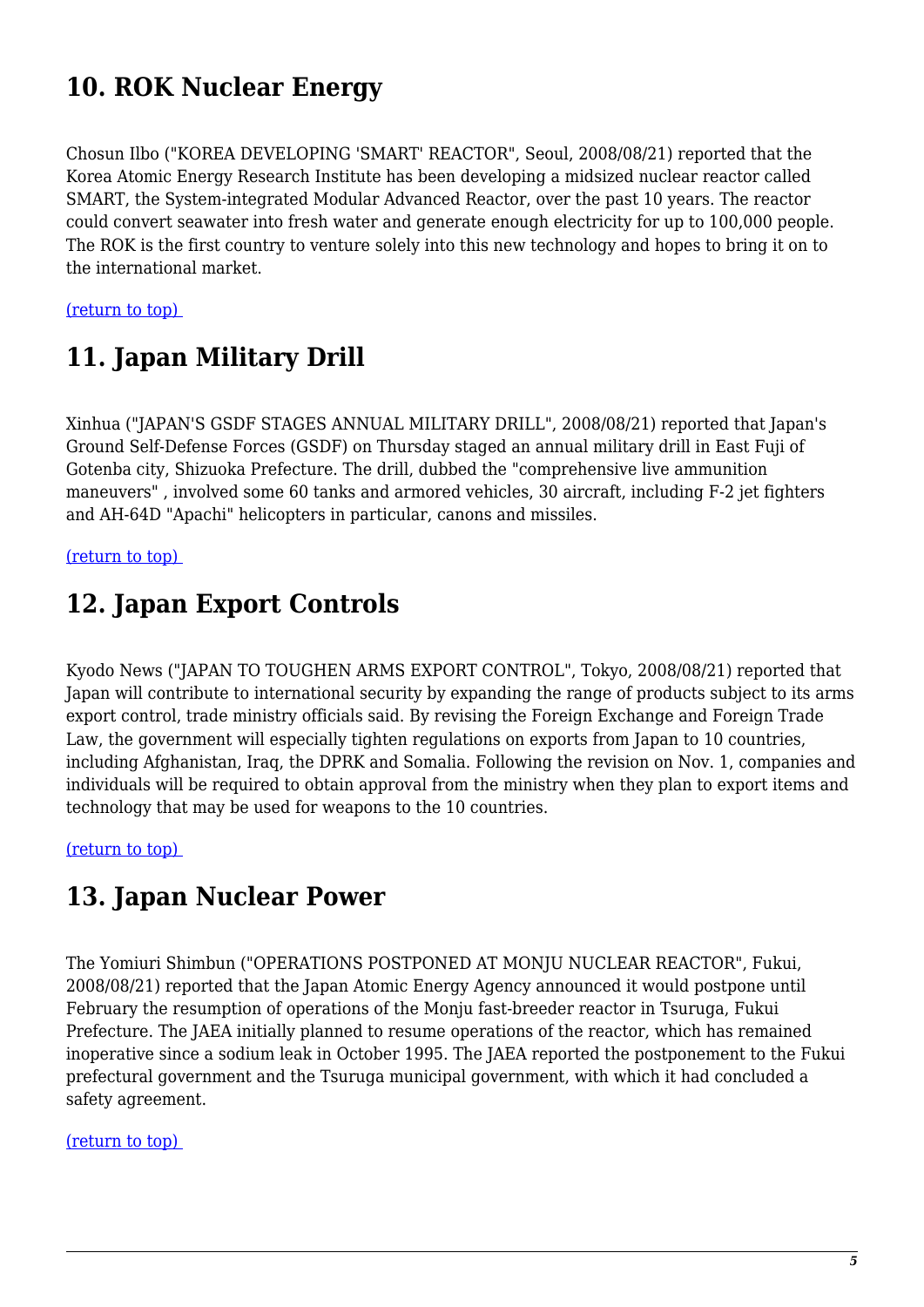# **14. Sino-Japanese Trade Relations**

Reuters ("MAINLAND CHINA HAS EMERGED AS JAPAN'S TOP EXPORT DESTINATION", Tokyo, 2008/08/21) reported that the PRC has emerged as Japan's top export destination for the first time since World War II, overtaking a crumbling US market in July with a spurt of pre-Olympics demand for fuel that will probably fade as the global economy slows.

<span id="page-5-0"></span>[\(return to top\)](#page-0-0) 

# **15. US-PRC Relations**

Reuters (Randall Mikkelsen , "U.S. FIRM GUILTY IN DEFENSE EXPORTS TO CHINESE MAN ", Washington, 2008/08/21) reported that a US firm pleaded guilty to illegally providing a PRC national with data used in developing an unmanned aerial weapons system, the Justice Department said. The federal plea entered by privately held Atmospheric Glow Technologies Inc, of Knoxville, Tennessee, was the latest development in a US effort to crack down on improper transfers of military technology to the PRC. The department said Atmospheric Glow had been working on a U.S. Air Force research contract, and admitted to illegally providing test results of the project.

<span id="page-5-1"></span>[\(return to top\)](#page-0-0) 

# **16. PRC Protest**

Reuters ( Ralph Jennings and Lindsay Beck, "MORE AMERICANS HELD AS CHINA STEPS UP SCRUTINY ", Beijing, 2008/08/21) reported that at least eight American blogger-activists and several other foreigners have been detained in Beijing as the government intensifies a crackdown on pro-Tibetan protests in the home stretch of the Olympics, rights groups said on Wednesday. "In relation to foreigners holding demonstrations in Beijing in support of Tibet independence, competent authorities have the right to handle these things according to law," Foreign Ministry spokesman Qin Gang told a news conference on Wednesday. "I'd also like to emphasize that in China, activities that support Tibet independence will be strongly condemned by the Chinese people and will not be welcomed."

[\(return to top\)](#page-0-0) 

# **II. PRC Report**

### <span id="page-5-2"></span>**17. PRC Economy**

Shihua Financial News, http://www.caixun.com/ ("SMALL AND MEDIUM ENTERPRISES NEED MORE POLICY SUPPORT FOR FUND RAISING", 2008/08/21) reported that experts of the PRC Development Research Foundation argued that more policy supports were needed to solve the difficult fund-raising problems of small and medium enterprises (SME). At the same time, the SMEs need to improve their own credit and insurance agencies should speed up their development. Recently, a financial interest subsidy measure was unveiled which would create favorable conditions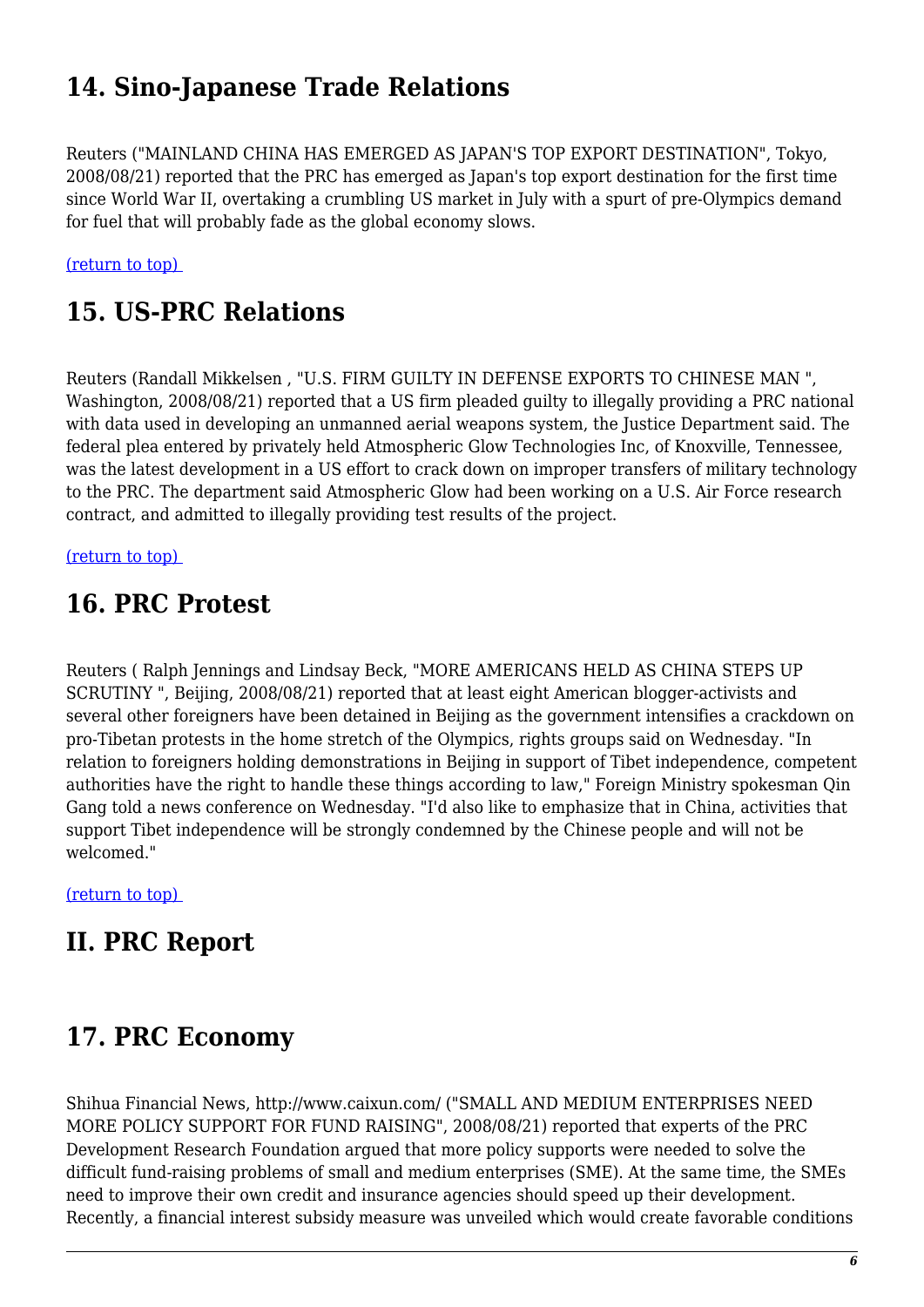for financial agencies to loan to the SMEs.

<span id="page-6-0"></span>[\(return to top\)](#page-0-0) 

# **18. PRC Environment**

China Water website, http://www.chinawater.com.cn/ ("CHINESE AND EUROPEAN EXPERTS INVESTIGATE SOURCE OF YELLOW RIVER", 2008/08/21) reported that on Aug.19, exporters of the Sino-EU Watershed Management Project started a ten-day investigation on the source of the Yellow River under the support of Yellow River Water Conservation Committee of Department of Water Conservation. They will explore the potential impact of climate change on the upper reaches of the Yellow River and provide policies and suggestions for addressing climate change to the new round of comprehensive planning for the Yellow River watershed.

<span id="page-6-1"></span>[\(return to top\)](#page-0-0) 

# **19. PRC Gender Equality**

China News online (Wu Zhaofei, "AUTHENTIC EXPERT: CHINA ESTABLISHED NATIONAL SYSTEM FOR ADVANCING WOMEN'S STATUS", 2008/08/21) reported that on the morning of Aug. 20, the fourth Sea of Japan Rim Women's Forum was unveiled in Changchun city of Jilin province. More than 100 female workers and female studies researchers from the PRC, Russia, Japan, the ROK, Mongolia and other countries participated in it. The deputy head of China Women's Institute, Liu Bohong, said at the forum that since the reform and opening up, the PRC government has set up a national system for advancing women's status. Gender equality is the basic national policy. The proportion of female managers or leaders is growing continuously. Their educational level is also heightened. But the most important is that their self-awareness and group consciousness are both awakening. They are involving in all kinds of social areas through new ideas and methods.

[\(return to top\)](#page-0-0) 

# **III. ROK Report**

# <span id="page-6-2"></span>**20. ROK Policy toward DPRK**

Yonhap News ("NATIONAL CRISIS MANAGEMENT SYSTEM NEEDED TO RESPOND TO 'DPRK CRISIS'", 2008/08/22) reported that the ROK needs to establish a complete 'control tower' to deal with the crisis properly since there it is a high possible for the DPRK to undergo a radical crisis or political unraveling, said Ahn Sung-ho, professor of Chungbuk University on 21. Ahn suggested that the current government needs to establish new DPRK policies which acknowledging the agreements that were made during Roh's administration. He added that the government should maintain the discipline of separating politics and economics in the sense that the discipline can still bring peace to the inter-Korean relationship. He also asserted that the government's reciprocal action should be more strategic rather than being too tight.